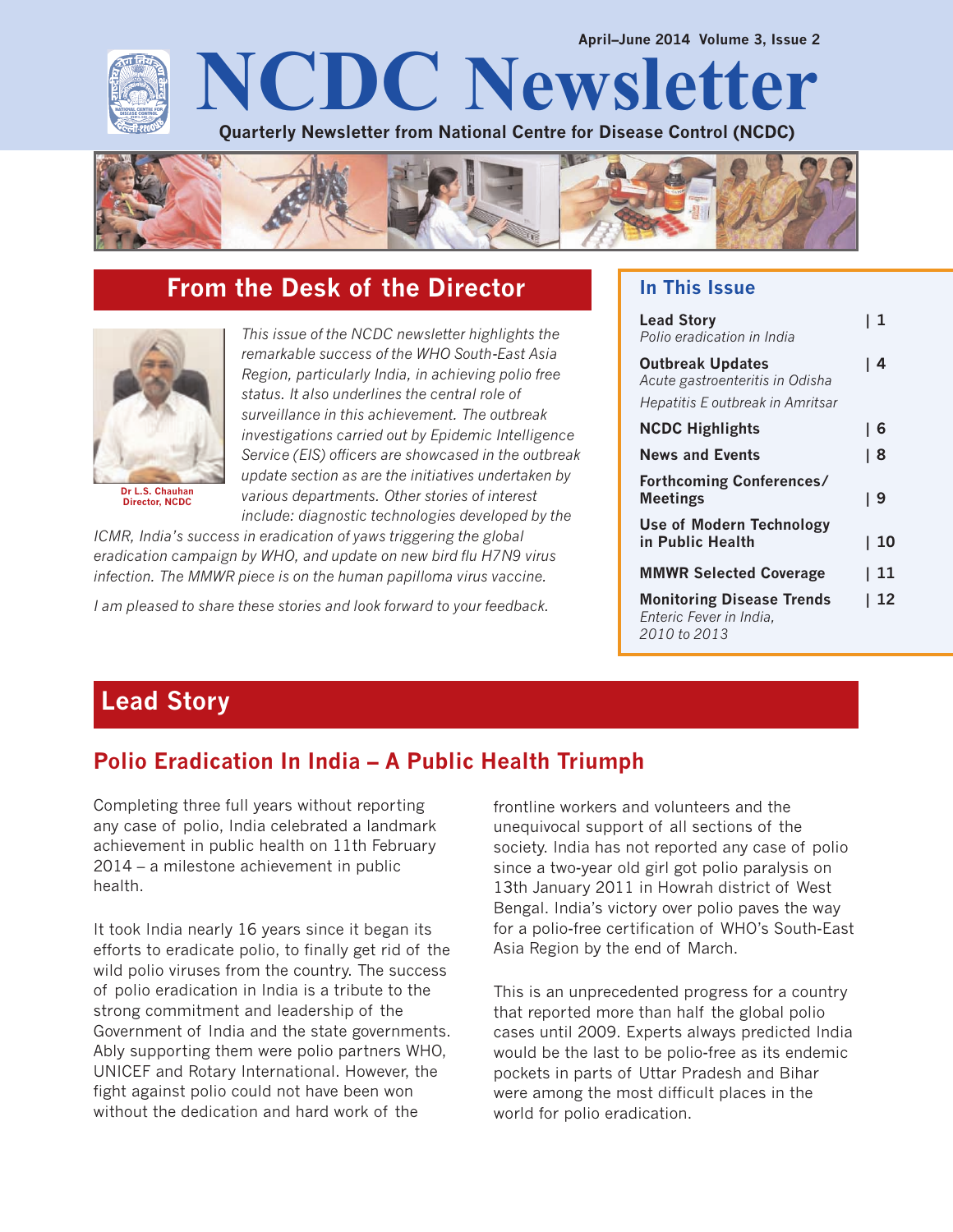**Figure 1: Total number of wild polio virus cases in India from 1995 to 2013**

India overcame huge challenges with a strong commitment that matched a US\$ 2 billion allocation to stop polio. Implementing innovative strategies, the programme reached an incredible 99% coverage in polio campaigns, ensuring that every child, even in the remotest corner of the country was protected against polio.



India introduced the oral polio vaccine in 1985 in its Universal Immunization

Programme with the backdrop of over 200,000 cases of polio annually. In 1995, the first national polio immunization campaign was held. Since then two national and multiple subnational campaigns are rolled out every year for children up to 5 years of age.

In each national polio campaign, 2.3 million vaccinators, led by 155,000 supervisors, visit 209 million households to immunize 170 million children up to the age of 5 years.

To immunize children on the move, transit vaccinators are positioned at bus stands, train stations, on trains, market places and important road intersections. Nearly 10 million children are immunized by the transit teams in each polio campaign, of which 100,000 are on trains.

The Programme focused on the migrant population – people on the move in search of livelihoods – who miss polio immunization because they are always in transit. The programme covered 70,000 brick kilns and 38,000 construction sites. Nearly 4.5 million children were immunized in the high-risk migrant settlements in each polio campaign.

Research and innovations have been an integral part of the programme – providing new direction to the eradication effort. Studies to assess population immunity and explore the best vaccines for boosting population immunity were behind major programmatic decisions. The more efficacious monovalent oral polio vaccine (mOPV) was introduced in 2005 and the bivalent OPV in 2010 to break the last chains of the poliovirus.

Heightened surveillance for the poliovirus has been the backbone of the polio eradication initiative in India. The surveillance for poliovirus detection in humans was supplemented with environmental surveillance. Sewage sample testing was conducted in areas with large migratory populations (Mumbai, Delhi, Patna, Kolkata and Punjab) to detect polioviruses in the environment. The Programme consistently applied surveillance data to prioritize and guide immunization activities and future strategies.

More than 3,000 independent monitors were deployed to provide feedback on programme quality so that immediate corrective actions could be taken based on real time information generated through this system.

India remains at a risk of polio resurgence through distant or cross-border importation of the wild poliovirus from countries with ongoing transmission. India has, during previous years, exported wild polioviruses to other countries. It, therefore needs to ensure that high population immunity is maintained against the poliovirus. As a polio risk mitigation strategy, 102 vaccination posts have been identified along the bordering areas of Bangladesh, Bhutan, Myanmar, Nepal and Pakistan to ensure continuous vaccination of children under the age of 5 years crossing these borders. India announced that proof of vaccination against polio would be mandatory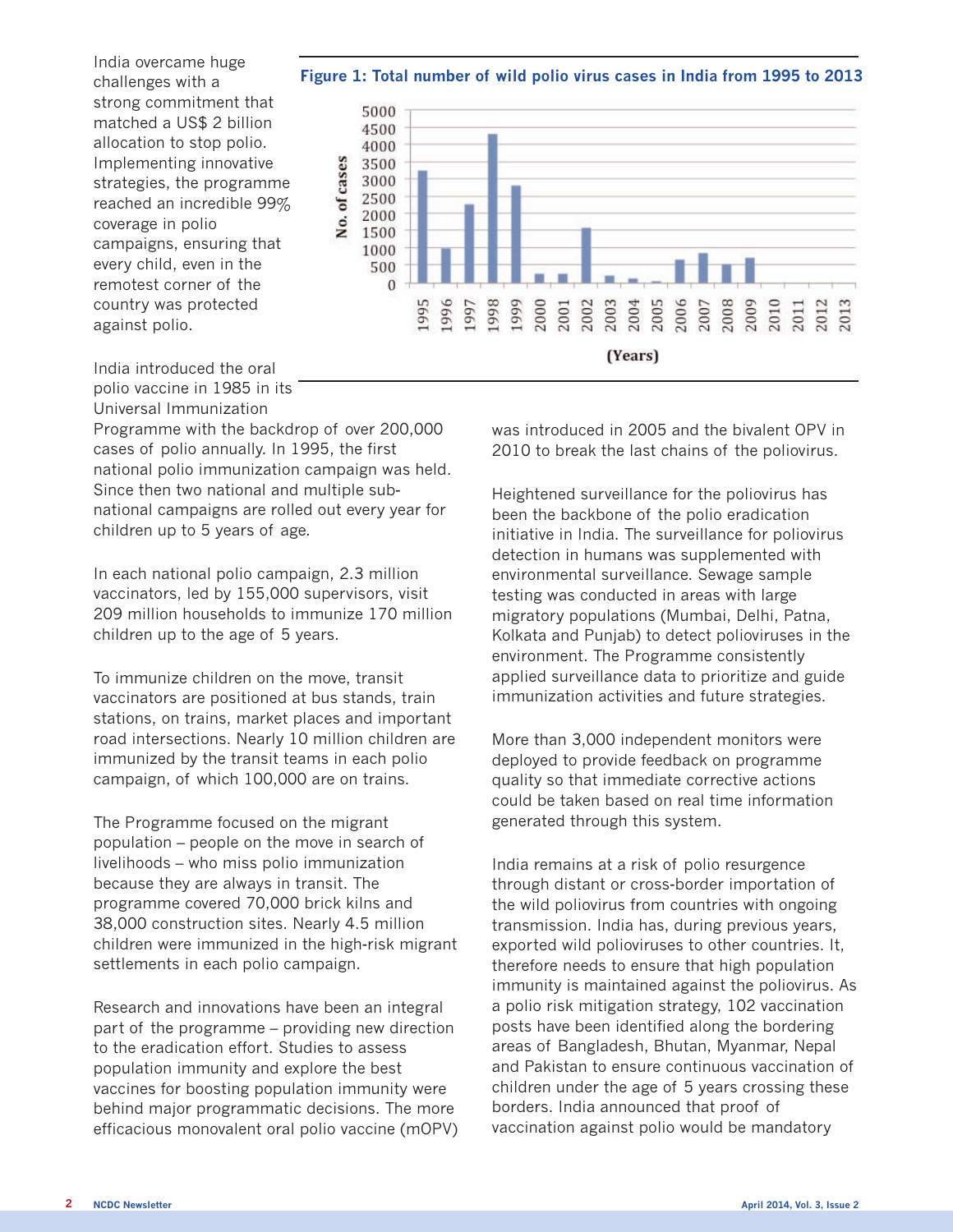after 15th March 2014 for everyone entering India from polio-endemic countries in order to safeguard the country's polio-free status.

India is already playing a critical role in the development of the polio end-game strategy, with support from WHO and other partners. The strategy involves a switch from trivalent oral polio vaccine to bivalent oral polio vaccine and a phased withdrawal of the oral polio vaccines from the Programme with the possible introduction of inactivated polio vaccine (IPV) in the routine immunization schedule.

India's polio eradication programme is a model of excellence for other public health initiatives in India and for global health interventions as a whole.

India is using the polio infrastructure, expertise and operational experience to strengthen routine immunization in the country and protect its children from other vaccine preventable diseases especially measles, as well as for health system strengthening. Social mobilizers from the polio Programme are counselling pregnant women on breastfeeding and providing newborns with routine immunizations. The polio surveillance system is helping build capacity for India's Universal Immunization Programme.

Lessons from India's success have informed the new *Polio eradication & endgame strategic plan 2013-2018* and is already already showing progress in eradicating polio from the few remaining reservoirs where it remains.

#### **Figure 2: A child receiving polio vaccine drops in Bhopal, Madhya Pradesh, January, 2014**



While India's anniversary is a significant milestone and proof of what is possible, recent outbreaks in the Middle East and the Horn of Africa – both linked to the virus from endemic countries – point towards the fact that as long as polio exists anywhere, it is a threat everywhere. India must capitalize on its achievement to help end polio globally and protect the health of children everywhere for generations to come.

*(Contributed by Dr Kapil Goel (EIS Officer) and Dr Ajay Khera (Deputy Commissioner – Child Health & Immunization)*

## **EIS: Call for applicants**

The National Centre for Disease Control (NCDC), in collaboration with the US Centers for Disease Control & Prevention (CDC), is currently hosting the India Epidemic Intelligence Service (EIS) Programme, modeled on the US EIS Programme. This is a joint venture between India and USA, aimed at preparing public health professionals for leadership positions at district, state and national levels. Applications are invited for the enrolment of the 3rd cohort of outstanding public health professionals for India EIS, commencing in September 2014 for a period of two years.

Eligibility: (1) MBBS plus MD (Public Health) OR MBBS plus MD (Clinical/Para-Clinical) with two years public health experience OR MBBS with PG Diploma in Clinical/Para-Clinical field from any recognized institution with three years of PH experience OR MBBS from any recognized institution with five years of PH experience, may also apply; (2) 25–45 years at the time of application; (3) Sponsored/nominated candidates should be regular/permanent employees of Central/State Health Service or equivalent viz. ESI, Railways, Municipal Corporations, Local Bodies, etc; self-sponsored candidates may also apply.

Applications shall be accepted in the prescribed application form, which must be e-mailed to eiscellncdc@gmail.com on or before June 7, 2014. Prospective applicants are urged to visit the NCDC website http://ncdc.gov.in for additional information and prescribed application form. The compendium explaining the India EIS Programme, detailed selection procedures, applicable stipend and allowances is also available at the NCDC website.

For any further query, please email at eiscellncdc@gmail.com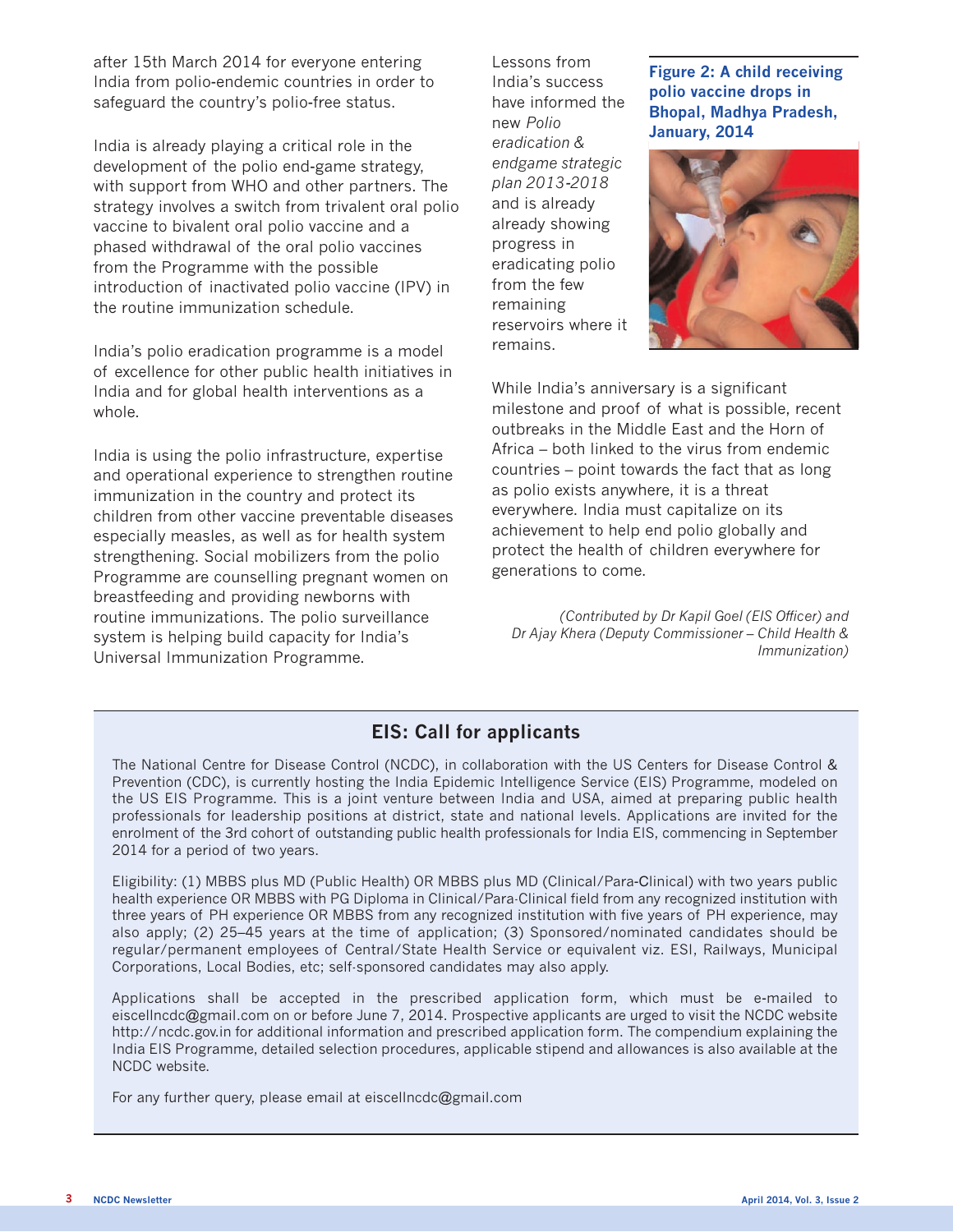# **Outbreak Updates**

## **Acute gastroenteritis outbreak in Odisha**

On 15th January 2014, the District Surveillance Unit at Kendrapara reported an acute gastroenteritis outbreak from five villages of Dangamal PHC. Cases had a common history of lunch in a community feast at village Khamarsahi on 13th January 2014. Five rectal swabs were sent for laboratory conformation, of which one sample was positive for cholera culture (O1 Ogawa). Our team of two EIS officers from NCDC reached on 9th February 2014 to further investigate the outbreak. The objectives were to describe the epidemiological characteristics and to determine the associated risk factors.

We conducted a house-to-house survey in the affected five villages to trace the persons who consumed food in the community feast as well as persons who became ill. We also conducted a retrospective cohort study to determine the associated risk factors.We defined a case as "any person of any age who is a resident of Khamarsahi, Dangamal, Nuagaon, Ragdapatia or Nalitapatia village, and had consumed food at the lunch community feast in village Khamarsahi on 13th January 2014, and developed acute diarrhoea or vomiting with or without

abdominal pain and fever." Data collected were entered in MS Excel and analysed in SPSS.

Of the 140 people from the five villages who had lunch at the feast, 104 (74%) developed illness post feast and 36 (26%) had no acute gastroenteritis symptoms. While all age groups were affected, the most affected age group was 5–14 years (25%). The first case developed symptoms at 3 pm on 13th January and the last case developed symptoms at 10 am on 15th January.

The epicurve shows a point source outbreak that peaked on 14th January. The incubation period varied from 3 hours to 46 hours. No deaths were reported. 71% of cases were from Khamarsahi village. The attack rate of food item curd was 83% with a risk ratio of 1.62 (1.18–2.22); and paneer mix was 86% with a risk ratio of 2.88 (1.65–4.99).Other factors were not significant.

Food samples were not available for testing. Curd had been prepared locally at home but the paneer was bought a day before the feast and not stored properly. Descriptive findings and analytical study results indicate that this food-borne disease outbreak in Dangamal

> PHC, was associated with milk product based foods (curd and paneer mix) served at the community feast.

#### **Recommendation:**

Proper storage and cooking of all food items (especially milk products) and sampling of food items at appropriate intervals can help prevent future food-borne disease outbreaks.

*(Contributed by Dr Rajesh Pandey and Dr Rajesh Yadav, EIS officers)*

#### **Figure: Epicurve of onset of symptoms of acute gasteroenteritis cases in Dangamal PHC, January 2014**

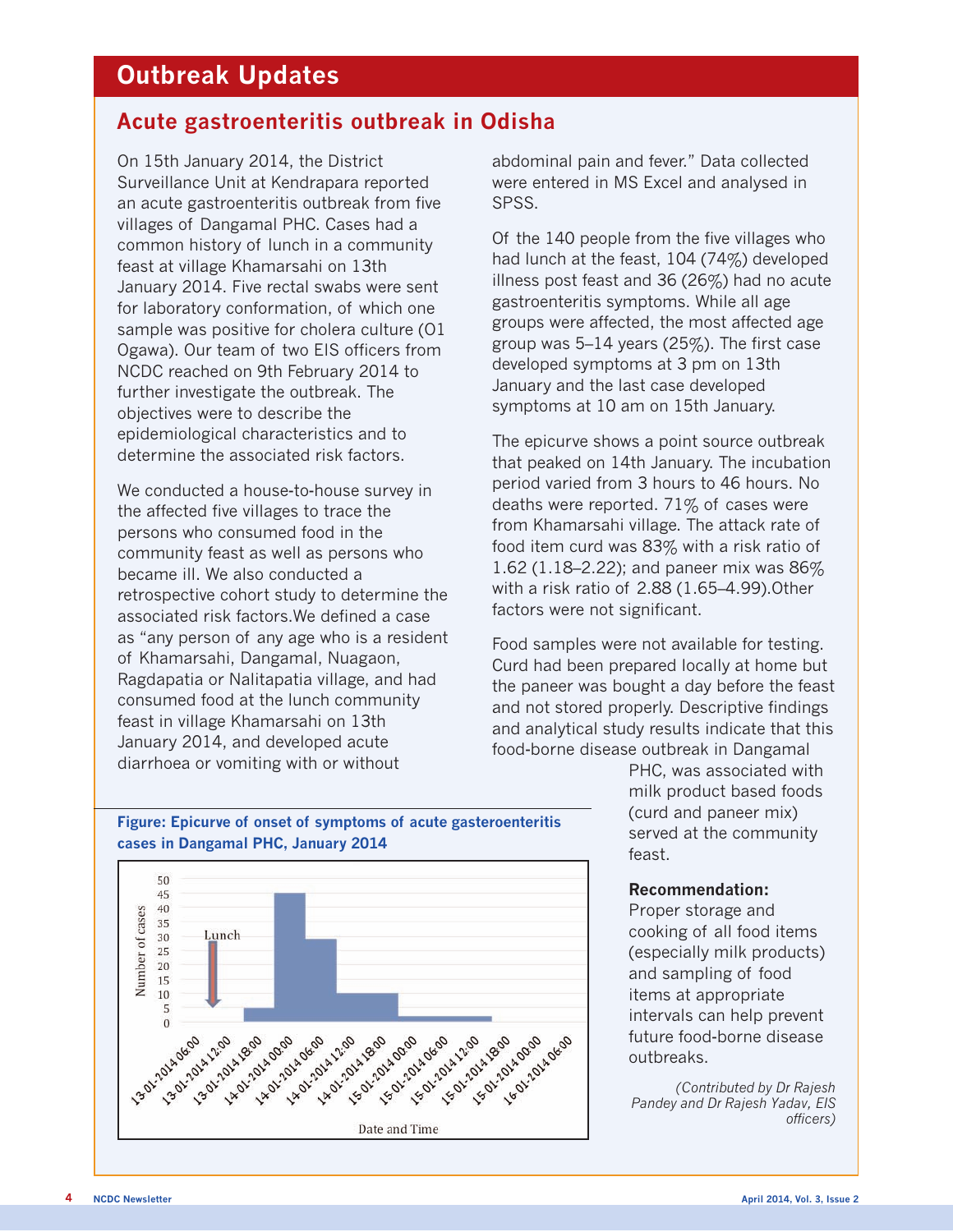## **Hepatitis E outbreak in Amritsar**

Viral hepatitis E (HEV) is an important public health problem in India, occuring both in epidemic form and sporadically. Hepatitis is endemic in Punjab and 12 outbreaks were reported during 2012 from different districts of the state.

On 4th April 2013, public officials of Labour Colony, Amritsar reported the occurrence of increased number of jaundice cases in their area. An investigation was carried out to describe the outbreak, identify the aetiological agent, source of infection, risk factors associated with it, and to recommend control measures.

During January–June 2013, 159 hepatitis cases including one death (attack rate (AR) = 3.6%) were identified in a population of 4,440. A case was defined as "a person residing in/around Labour Colony having jaundice and one or more of the following: anorexia, abdominal pain, dark urine or fever." 56% of the cases were males. While cases occurred in all age groups, the most affected age group was 15–34 years (54.7%).

The index case's date of onset was 1st January 2013. Subsequently, cases increased and peaked in April. The last case was reported on 3rd June 2013. Six colonies were affected. The majority of the cases were in Dhaka Colony (AR=6.3%) followed by Baba Jeevansingh Colony, Labour Colony, Vikas Nagar, Shakti Nagarand Sat-kartar Nagar  $(AR=1.8\%)$ .

A case–control study was carried out with one neighborhood control selected for each case (n=159) that did not have jaundice during the outbreak period. Socio-demographic and exposure information were collected using a semi-structured questionnaire. The study showed that cases were more likely to complain of foul smelling water (cases 67%; controls  $41\%$ ; aOR 4.5) and used piped water for drinking (cases 90%; controls 65%: aOR 4.9). Those who drank water after boiling were less likely to become sick (cases 11%; controls 35%; aOR 0.09). All 14 serum samples sent to the Microbiology Department, Government Medical College in Amritsar were found positive for hepatitis E by ELISA method. Of 23 tap water samples obtained from households, 21 demonstrated fecal contamination by MPN method (median 44/100 ml).

Examination of the area where cases were clustered indicated that a new sewer line was being laid in the vicinity of the affected area. Digging had started on 12th October 2012 which damaged the sewage line on three occasions (28th October 2012, 15th January and 6th February 2013) resulting in contamination of drinking water. In all the three instances the company repaired the pipelines and continued water supply to households. The mixing of drinking water with the sewage line was most likely associated with this outbreak.

*(Contributed by Dr Tripurari Kumar, EIS Officer)*

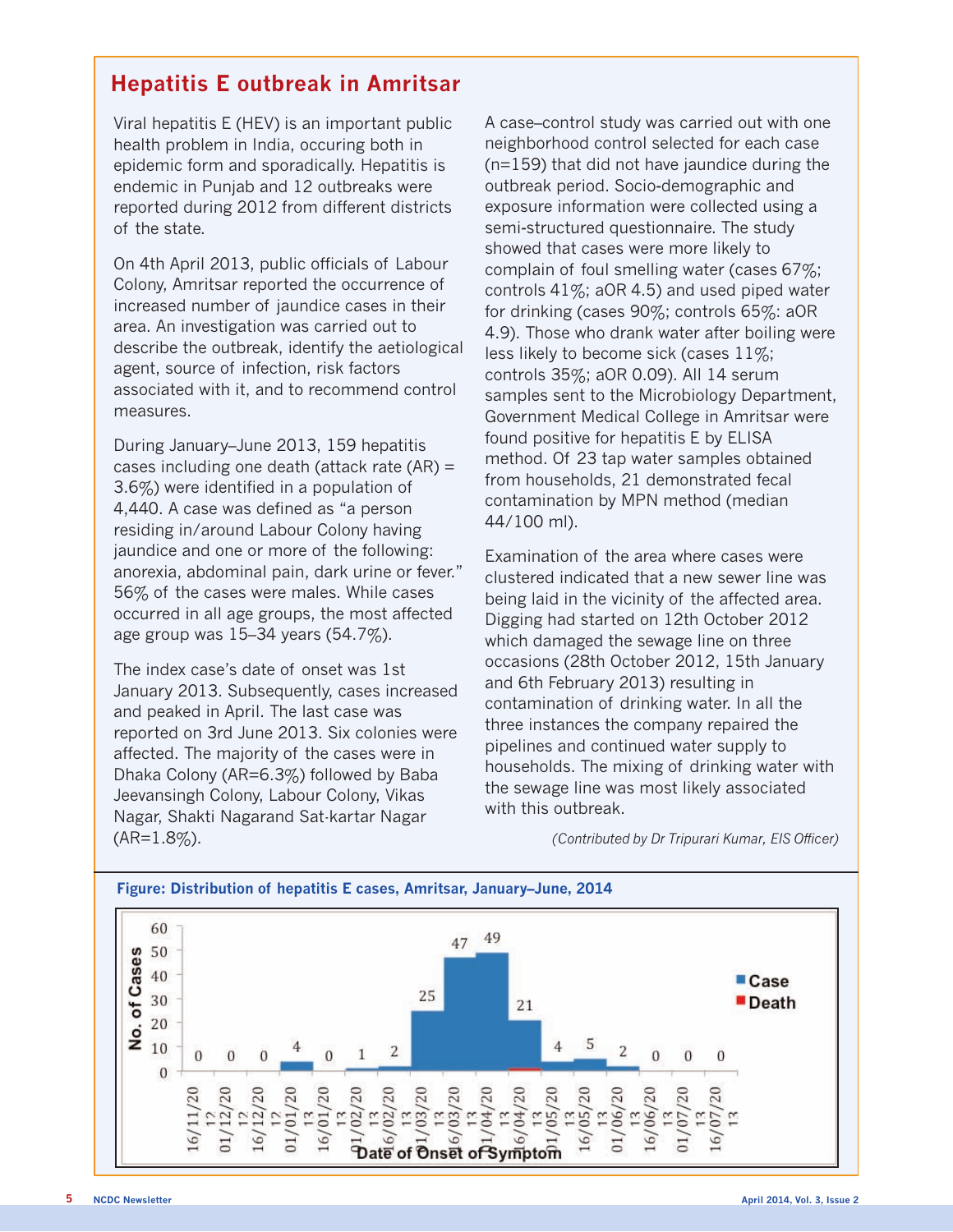# **NCDC Highlights**

## **Joint Orientation Workshop on Emerging and Re-emerging Zoonotic Diseases for Medical and Veterinary professionals**

This Joint Orientation Workshop by NCDC, Delhi and Indian Veterinary Research Institute (IVRI), Izatnagar was organized at NCDC, Delhi from 10th to 14th February 2014. A total of 17 medical and veterinary professionals from 10 states – Andhra Pradesh, Mizoram, Haryana, Uttrakhand, Rajasthan, Himachal Pradesh, Tamil Nadu, Kerala, Madhya Pradesh and Delhi – participated in the workshop.

The main objective was to orient/sensitize the participants on zoonotic diseases of public health importance in the country and to develop intersectoral co-ordination for prevention and control.

The lectures/discussions focused on emerging and reemerging zoonosis in India, Integrated Disease

## **EIS Surveillance Workshop, 2014**

The second annual surveillance workshop was conducted from 26th to 28th February with the second cohort of EIS officers. Seven EIS officers presented their surveillance evaluations, including evaluations on acute encephalitis syndrome and TB/HIV surveillance in Tamil Nadu, malaria surveillance in Odisha, IDSP surveillance in Gujarat, Karnataka and nationally, and the TB surveillance system NIKSHAY.

Surveillance Programme (IDSP), National Animal Disease Referral Expert System (NADRES), mapping of the laboratory network, IHR-2005 intersectoral coordination, and modalities for interlinking IDSP and National Animal Disease Reporting System (NADRS).

Various aspects of important zoonotic diseases were also discussed in detail and participants were sensitized about three programmes being implemented in the 12th Five Year Plan: (1) National Rabies Control Programme (NRCP), (2) Prevention and Control of Leptospirosis, and (3) Strengthening Intersectoral Co-ordination.

*(Contributed by Dr Veena Mittal, Additional Director, NCDC)*

The evaluations and follow-up discussion led to very productive interactions and several recommendations were made for improvement of each of these systems. The officers and mentors/placement supervisors also discussed how these evaluations will lead to future epidemiological analyses. The mentors and placement supervisors also provided general feedback to the EIS Programme.

*(Contributed by Dr Kayla Laserson, CDC, India)*

## **Tabletop Exercise for Strategic Health Operations Centre (SHOC)**

Strategic Health Operations Centre (SHOC) was established at NCDC, Delhi in 2013. As a part of continuing collaboration between NCDC and Global Disease Detection India Centre (GDD-IC) of the Centers for Disease Control and Prevention (CDC), India a training workshop and onsite consultation on SHOC and Emergency Response System by CDC experts was conducted at NCDC Delhi from 27th May to 31st May 2013. The training also helped in developing 47 Standard Operating Procedures (SOPs) to be utilized in the event of SHOC activation from June to August, 2013.

As a follow-up to the Infectious Disease Outbreak Plan (IDOP) and standard operating procedure (SOP) development which took place in 2013, a tabletop exercise was conducted to test and improve the Plan and

SOPs developed at NCDC, SHOC during 24th–28th February 2014, by NCDC-GDD (IC). A team of experts lead by Dr Lise Martel, International Emergency Preparedness Lead, CDC conducted the workshop. The workshop was attended by the officers and staff that have been assigned/identified with roles in the Incident Response System (IRS) structure.

*(Contributed by Dr Pradeep Khasnobis and Dr Amit B Karad, IDSP, NCDC)*

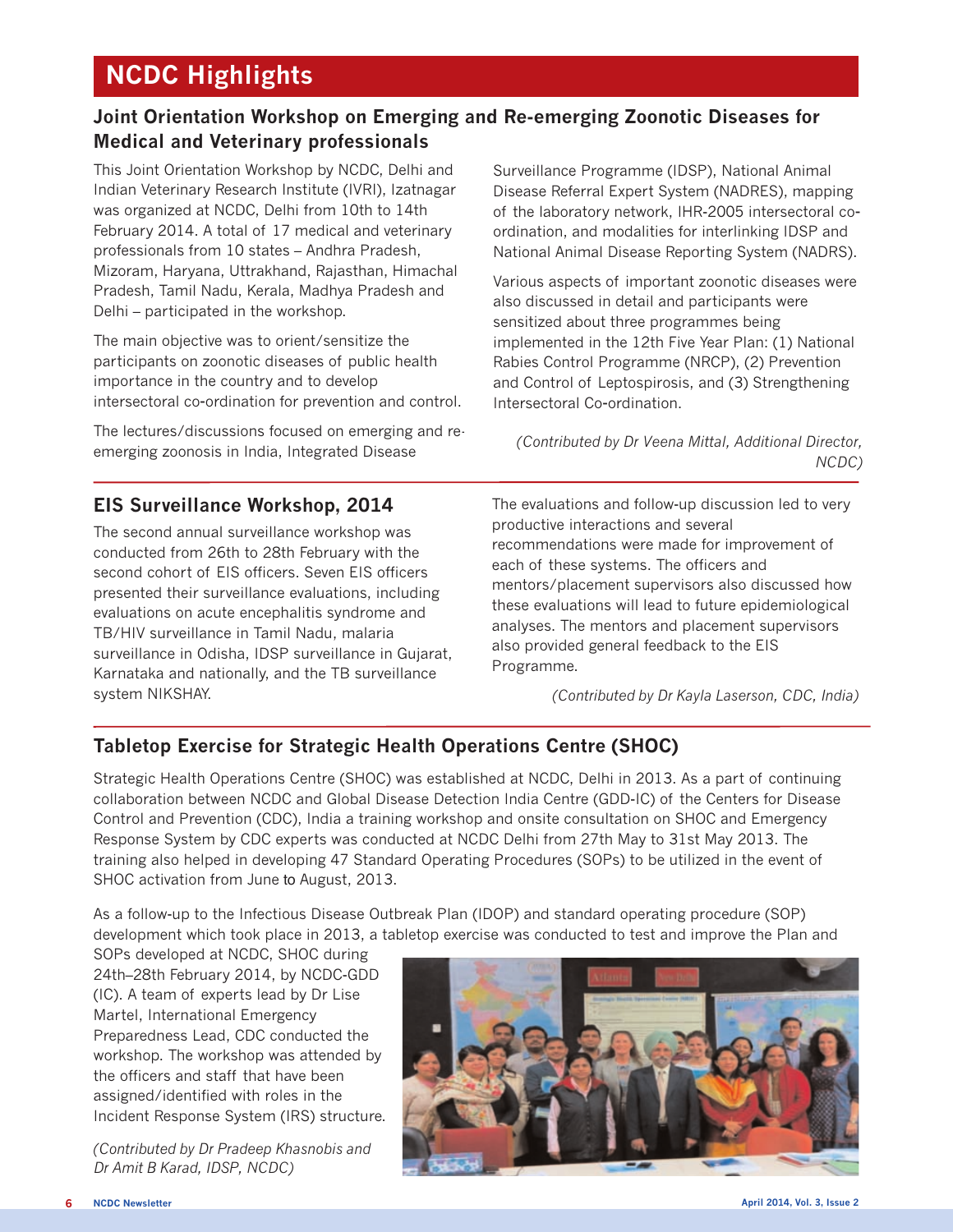## **Assessment of Public Health Laboratories Under IDSP**

The Integrated Disease Surveillance Programme (IDSP), with technical support from the GDD-IC conducted a standardized assessment of public health laboratories and the laboratory system. Assessments were conducted by using the standardized WHO Laboratory Assessment Tools (LAT), adapted to the Indian context. The purpose of these laboratory assessments was to conduct a detailed gap analysis of the IDSP laboratories. The findings of this analysis will guide the strengthening of the IDSP laboratory capacity for disease detection, surveillance and outbreak response, and thereby support the implementation of International Health Regulations (IHR) 2005 in the country.

Eleven identified assessors (microbiologists from NCDC/other health programmes/state medical colleges/state government who have been actively involved in IDSP/public health related activities in the states) underwent training during 12th–13th November 2013 at NCDC conducted by experts from Integrated Quality Laboratory Services (IQLS) France and CDC.

Facility-based assessment was carried out in 19 IDSP district laboratories in 11 states. In addition, an assessment of representative laboratories at each tier of the laboratory network was conducted in each of the two states. These included two state referral laboratories (medical colleges), district laboratories in two of the linked districts to each state referral laboratory, one CHC laboratory in each of the districts, and one PHC laboratory, under each CHC.

Facility assessments were carried out between 18th November and 6th December 2013 using the adapted LAT-F (Facility questionnaire). Laboratory systems assessment (overall strategic organization framework at the state level) using the LAT-S (System questionnaire) was carried out on 14th and 15th November 2013 in Tamil Nadu. This was presented to a group of key stakeholders from laboratory systems across programmes.

The gap analysis of these assessments is scheduled to be completed and shared by IQLS and CDC in April 2014. Based on the gap analysis, a plan for strengthening of IDSP laboratory capacity will be prepared and implemented.

> *(Contributed by Dr Lata Kapoor, IDSP, NCDC and Dr Padmini Srikantiah, CDC, India)*

## **One Week Epidemiology Training for North Eastern States**

NCDC in collaboration with GDD-IC and the Department of Health Services, State Government of Assam, organized a one-week epidemiology training course for public health officials serving either the health department, or medical education institutions, or any non-government institutions in the eight North Eastern States. The training was held during the first week of March 2014 at the State Institute of Health and Family Welfare, Guwahati. The training was inaugurated by the Commissioner cum Secretary (Health) to the Government of Assam in the presence of the Director Health Services, Assam and the Regional Director (Health), Government of India at Assam.

Senior faculty from the Epidemiology Division of NCDC and the EIS Programme trained over 30 participants in field epidemiology competencies and skills. The course consisted of didactic lectures, case studies and computer exercises that helped the trainees practice skills needed to analyse and interpret data usually collected during their routine public health service, and make them useful for action. The participants were also informed about the India Epidemic Intelligence Service Programme, and motivated to take up this full 2-year training at NCDC, Delhi.

*(Contributed by Aakash Shrivastava Chief Medical Officer (Senior Grade))*

| <b>Mark Your Calendar</b>      |                          |                              |                  |
|--------------------------------|--------------------------|------------------------------|------------------|
| <b>World Health Day</b>        | 7th April, 2014          | <b>World No Tobacco Day</b>  | 31st May, 2014   |
| <b>World Immunization Week</b> | 24th-30th April,<br>2014 | <b>World Blood Donor Day</b> | 14th June, 2014  |
|                                |                          | <b>World Malaria Day</b>     | 25th April, 2014 |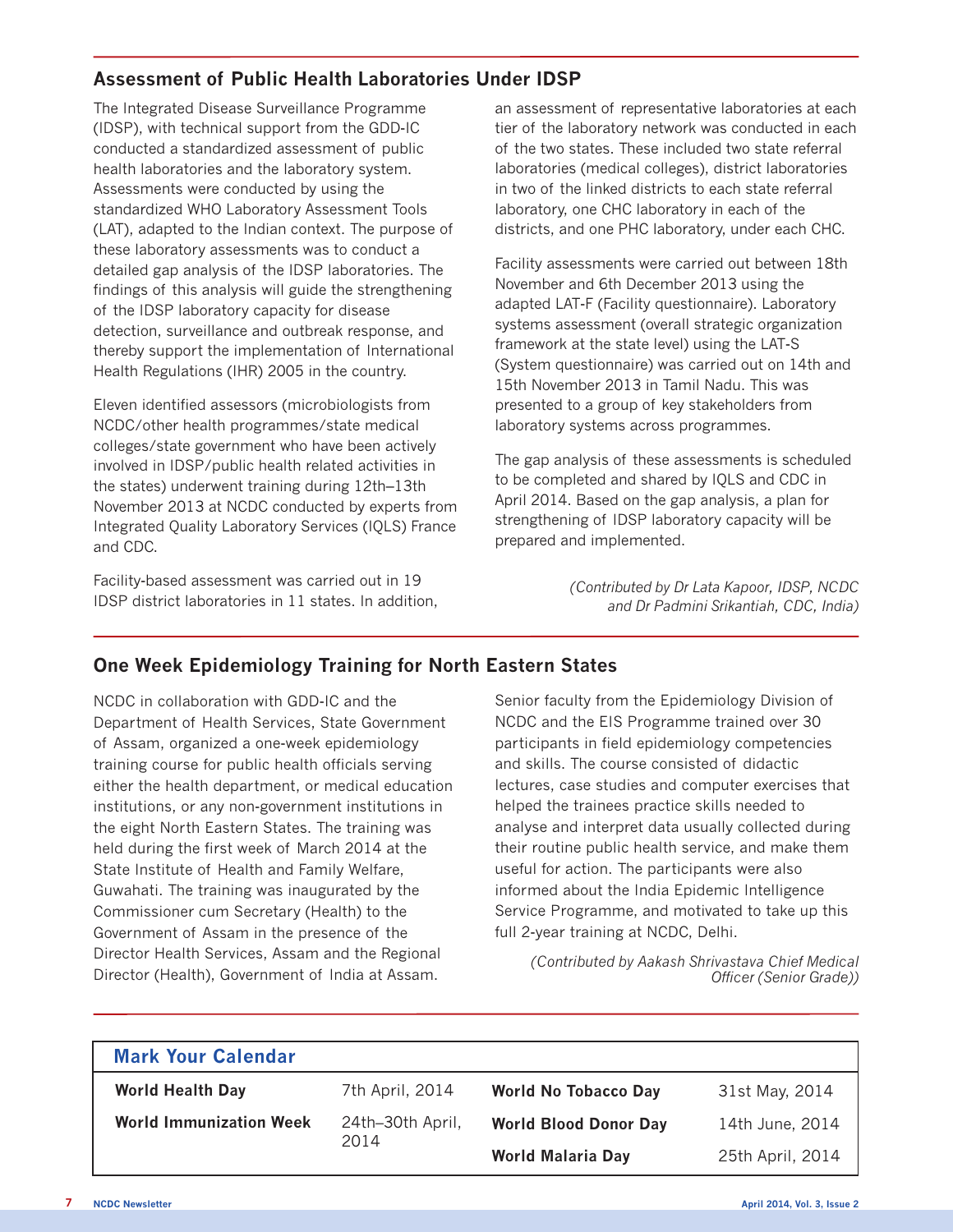# **News and Events**

### **ICMR launches three new diagnostic kits**

The Indian Council of Medical Research (ICMR) released three indigenously developed diagnostic kits on 20th February 2014.These include a polymerase chain reaction (PCR) or PCR-based kit to detect pathogens in food and water, an ELISA-based kit to estimate iron in the blood, and a sample blood collection kit that can be used to test the levels of vitamin A in a person. All three have been developed by the National Institute of Nutrition (NIN), Hyderabad.

At the launch, the Union Minister of Health Ghulam Nabi Azad

congratulated ICMR for its fast tracking research to develop these much-needed technologies. Director-General of ICMR and Secretary of Department of Health Research, VM Katoch, informed that the kits would be available in the next 6–9 months and that the contracts would be allotted to the industry within the following couple of weeks. He also revealed that the kits would be made available to the laboratories of Food Safety and Standards Authority of India (FSSAI) and medical colleges. Even a private laboratory can use the kits as these reduce the cost of each test. Briefly these kits are:

PCR-based food/water-borne pathogen detection kits that can detect common food-borne pathogens in India, i.e. *Salmonella*, *Staphylococcus aureus*, *Listeria*, *Vibrio parahaemolyticus*.

**ELISA for ferritin estimation** helps to diagnose iron deficiency.

#### **Dried blood spot collection (kit)**

is a field-friendly method for blood sample collection for vitamin A analysis. Blood is collected on a special type of filter paper which can be stored for seven days at room temperature and for several days more under refrigeration. This allows for transport of blood samples from the community to the laboratory for mass screening.

### **Surveillance at the heart of India's polio success story**



"The setting up of a surveillance system proved to be the most important milestone in the journey of polio eradication in India as it formed the backbone of the eradication drive by helping identify areas and populations that were at risk and the type of poliovirus circulating in different areas besides measuring progress," said Dr Nata Menabde, WHO Representative to India.

"This information in turn led to the development of various strategies that helped to cover these populations and areas better," she further elaborated.

Polio surveillance in India is a highly sensitive and high quality surveillance model. It is a laboratory-backed system that extends to all parts of the country and has enroled more than 40,000 health facilities from the public, private and non-formal sectors to report paralytic cases. The surveillance system is instrumental in generating real time credible data that helps identify areas and populations at risk. Tailored strategies to ensure high coverage in these areas have been subsequently developed.

#### **Renewed yaws eradication mooted at global level**

The WHO is providing technical support to 14 countries with either persistent transmission of yaws or where the disease has re-emerged. This effort for a global campaign is warranted by the experience from yaws elimination achieved in India, as announced in 2007. No cases have been reported since 2004

and surveys have repeatedly revealed absence of community transmission in the affected states.

Additional incentive for global eradication came from findings of a study published in January 2012 from Papua New Guinea which showed a single-dose of oral azithromycin to be as effective as a benzathine penicillin injection in curing yaws.

### **Physical activity saves lives**

Physical inactivity is the fourth leading risk factor for global mortality resulting in 3.2 million deaths (6% of all deaths) worldwide. It is the main cause for 21–25% of breast and colon cancers; 27% of diabetes; and 30% of ischaemic heart disease.

Physical inactivity is on the rise in many countries, adding to the burden of noncommunicable diseases. People who are insufficiently active have a 20–30% increased risk of death compared to people who engage in at least 30 minutes of moderate intensity physical activity on most days of the week. WHO recommends for adults 150 minutes of moderate intensity activity per week.

The roadmap on neglected tropical diseases, published in January 2012, targets the eradication of yaws by 2020.

Yaws is a disease of the poorest of the poor living in remote areas with limited access to health or developmental initiatives. In India, the saying goes "Where the road ends, yaws begins!"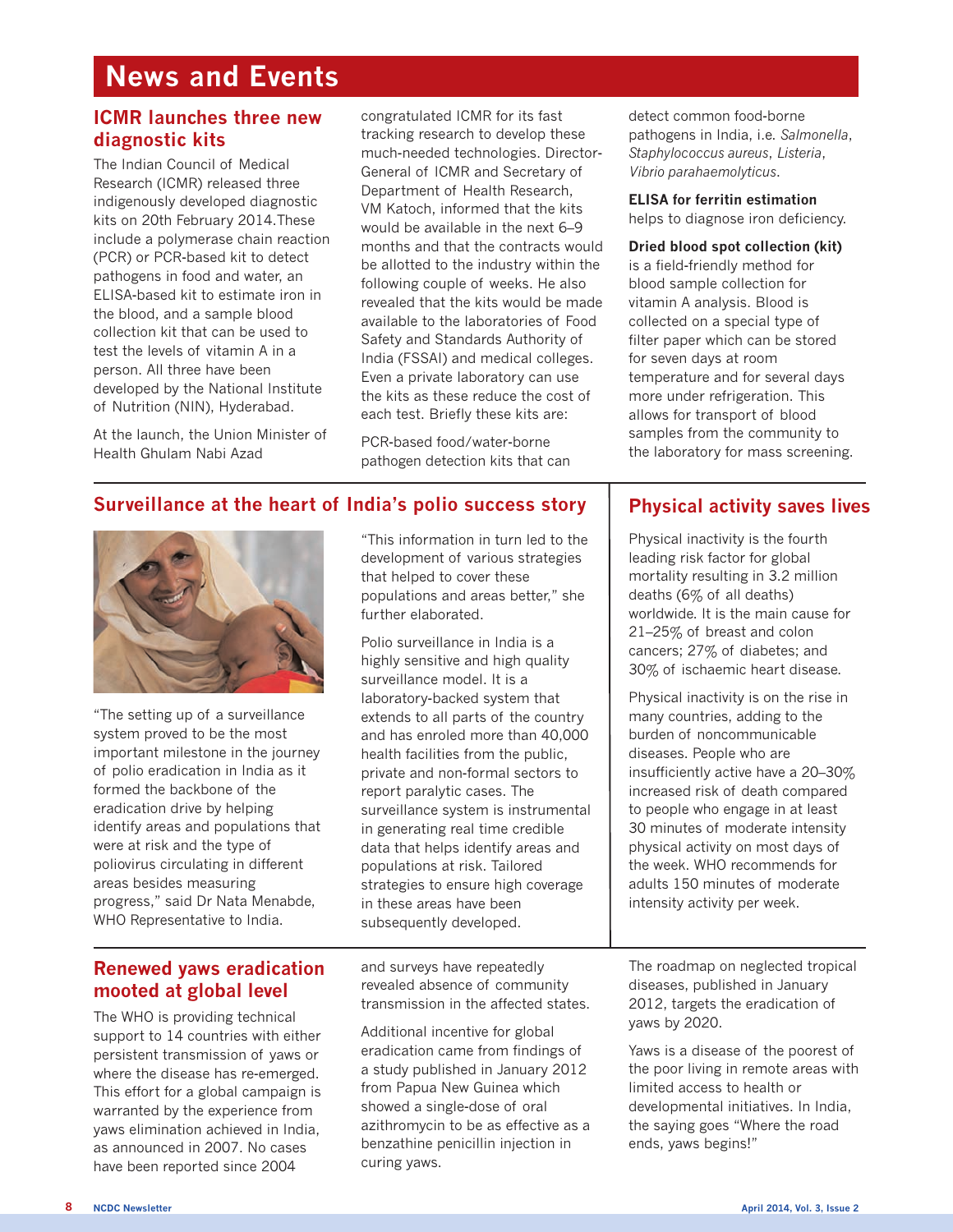## **Update on avian influenza A (H7N9) virus infection**

Human infections with a new H7N9 virus were first reported in China in March 2013. These infections are believed to mostly result from exposure to infected poultry or contaminated environments, as H7N9 viruses have also been found in poultry in China. While some mild illnesses in human H7N9 cases have been seen, most patients have had severe respiratory illness. The first case outside of China was in Malaysia and was reported on 12th February 2014. The case was detected in a traveler from an H7N9-affected area of China. 133 cases occurred in the first wave (February–May, 2013) and over 200 in the second wave.

Laboratory-confirmed cases were reported from 13 provinces/ municipalities in eastern mainland China, Hong Kong, Special Administrative Region of China and the Taipei Centers for Disease Control (Taipei CDC). Most cases

are presumed to have contracted the infection directly from infected animals or their environment, particularly as a result of visiting live animal markets. Only a few small clusters with possible human-to-human transmission have occurred among family members, but there has been no evidence of sustained human-tohuman transmission to date.

As of 28th January 2014, the case fatality rate of all confirmed cases was 22%, but many cases were still hospitalized. Of all cases, 67% were male. The median age of reported cases was 58 years and that of fatal cases was 66 years.

Currently, there is no vaccine to protect against this virus. Oseltamivir and Zanamivir are recommended for treatment. Avian influenza A H7N9 virus appears to be resistant to the adamantanes (amantadine and rimantadine).

#### **National AIDS Control Programme – IV**

The National AIDS Control Programme (NACP) was launched in 1992. With emerging priorities, NACP phase I (1992–1998), phase II (1999–2006) and phase III (2007–2012) were formulated to combat HIV/AIDS in India.

The Union Health and Family Welfare Minister, Shri Ghulam Nabi Azad on 12th February 2014 launched the NACP IV (2012–2017) with a budget of Rs 14.3 crores.

NACP IV aims to accelerate the process of reversal and further strengthen the epidemic response in India through a well-defined integration process over the next

five years. The key objectives of this phase are to: (i) reduce new infections by 50% (from 2007 Baseline of NACP III), and (ii) provide comprehensive care and support to all persons living with HIV/AIDS including treatment services for those who require it.

Five key strategies have been formulated to achieve the objectives:

- 1. Intensifying and consolidating prevention services with a focus on high-risk groups and vulnerable populations.
- 2. Increasing access and promoting comprehensive care, support and treatment.
- 3. Expanding IEC services for: (i) the general population, and

### **India to be part of the newly launched GHSA**

India along with 24 other countries (mostly low- and middle-income countries) participated in the Washington conference to discuss the Global Health Security Agenda (GHSA) on 13th February 2014. CDC is joining with other US government agencies and global partners (WHO, the World Organization for Animal Health (OIE), and the United Nations Food and Agriculture Organization) to advance the GHSA. The aim of this agenda is to accelerate progress towards a safe world and promote global health security as an international priority by strengthening capacities of low- and middle-income countries to prevent, detect and respond to outbreaks of infectious diseases, epidemics and bioterrorism.

*[For more information, see http://www.globalhealth.gov/globalhealth-topics/global-health-security/ Overarching%20Target.pdf]*

(ii) high-risk groups with a focus on behaviour change and informed consumer demand.

- 4. Building capacities at national, state, district and facility levels.
- 5. Strengthening strategic information management systems.

With seven guiding principles, ten key priority areas and several new initiatives including scaling up of services, NACP IV aims to cover 9 lakh female sex workers, 4.4 lakh men-who-have-sex-with-men and 1.6 lakh injecting drug users. The NACP will provide 1st- and 2nd-line antiretroviral treatment to 50,000 children and 50,000 adults.

*[For further information, visit http://www.naco.gov.in/NACO/NACP-IV2]*

## **Forthcoming Conferences / Meetings**

#### 14th World Congress on Public Health

| Dates: | February 11–15, 2015                                |
|--------|-----------------------------------------------------|
| Venue: | All India Institute of Hygiene and                  |
|        | Public Health, Kolkata                              |
|        | Organizer: Director-Professor Public Health & Head, |
|        | Department Health Promotion & Education             |
|        |                                                     |

Joint Conference of Indian Society of Malaria and other communicable Diseases (ISMOCD) and Indian Association Epidemiologist (IAE)

Dates: October, 2014 Venue: Goa, India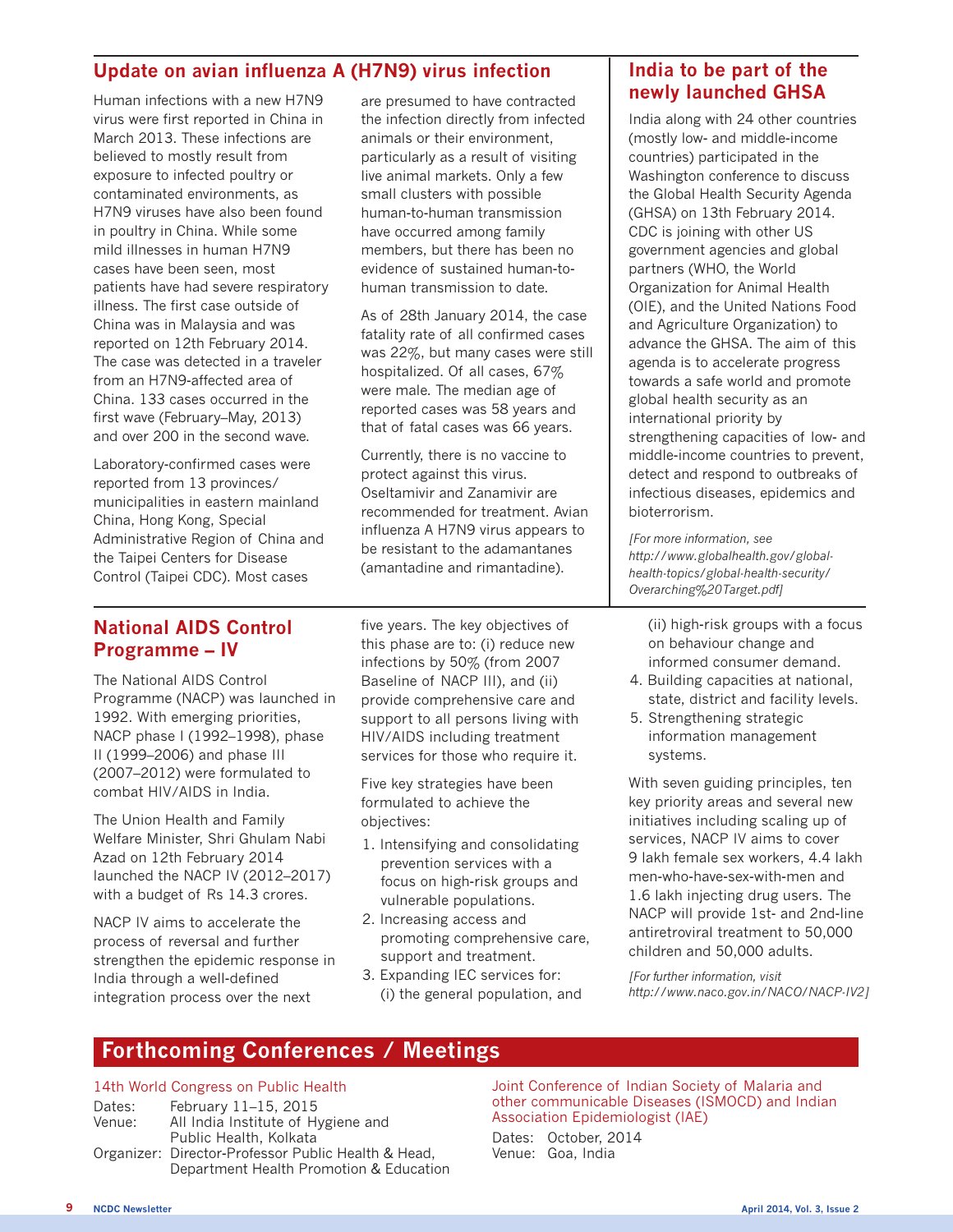## **National Health Portal (NHP): http://nhp.gov.in**

#### **Introduction**

The Ministry of Health and Family Welfare (MoHFW), Government of India has set up the National Health Portal (NHP) in pursuance to the decisions of the National Knowledge Commission to provide health care related information to the citizens of India and to serve as a single point of access for consolidated health information. The National Institute of Health and Family Welfare (NIHFW) has established a Centre for Health Informatics (CHI) to be the coordinating entity for managing the activities of the NHP, under the guidance of the Steering Committee of the NHP, constituted by the MoHFW. The goal is to create a gateway to authentic health information for all. The NHP aims to make this as a single point access for authenticated health information for citizens, students, health care professionals and researchers. The NHP will achieve the above vision by collecting, verifying and disseminating information related to health and health care delivery services for all citizens of India. The objectives are: to improve the health literacy of the masses in India; to improve access to health services across the nation; and to decrease the burden of disease by educating the people on the preventive aspects of disease.

The domains nhp.gov.in and nhp.org.in have been registered and the NHP has been live for beta testing since 15th November 2013. The hosting of NHP is being done through BSNL Cloud. HONcode certification from the HON secretariat, Switzerland has been obtained, and Cert-IN certified security audit of NHP has been completed. NHP is compliant with the Guidelines for Indian Government Websites (GIGW) and is accessible to disabled persons. Existing content (health and disease information, regulatory and statutory guidelines related to health) from various government health sites and international sources (such as NIH, CDC and WHO) have been collated for India specific hosting on NHP, including hyperlinks and references. Various authenticated databases of health care providers have been collated and hosted after verification. Translation of limited content to Hindi has been initiated. Recruitments are going on for some of the other sanctioned posts for the NHP. Currently, the portal is being advocated through Telemedicone 2013 (Jaipur), Public Health Conference at VMMC, New Delhi; workshop at NIHFW, New Delhi; and through Gyan Vaani Radio (FM). It is also being regularly advertised on various online social media.

#### *(Contributed by Professor Supten Sarbadhikari, NIHFW, Delhi)*

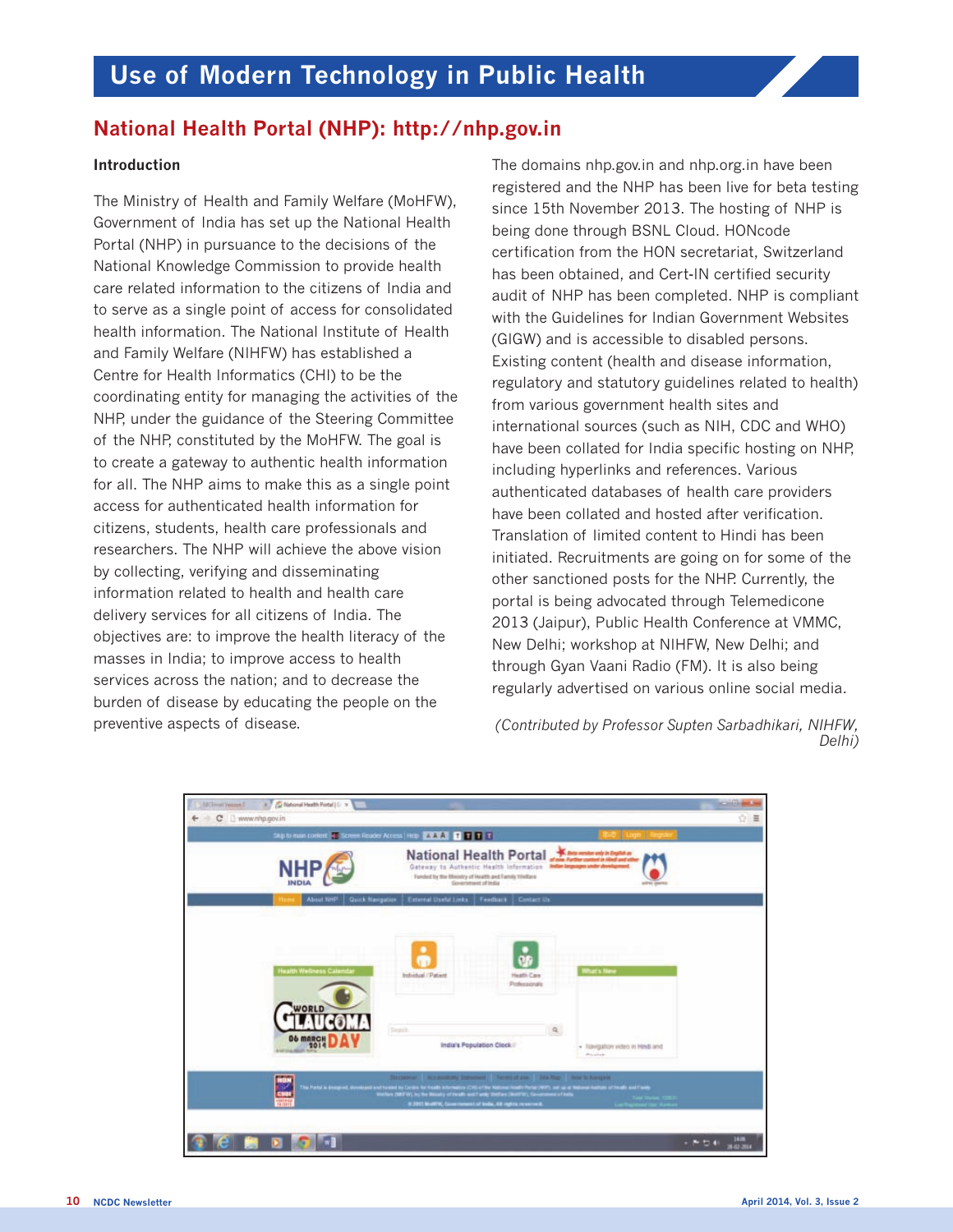# **MMWR: Selected Coverage** *Morbidity and Mortality Weekly Report (MMWR)*

## **CDC Grand Rounds: Reducing the Burden of HPV-Associated Cancer and Disease**

January 31, 2014 / 63(04);69-72

*This is another in a series of occasional MMWR reports titled CDC Grand Rounds. These reports are based on grand rounds presentations at CDC on high-profile issues in public health science, practice, and policy. Information about CDC Grand Rounds is available at http://www.cdc.gov/about/grandrounds.*

*Eileen F. Dunne, Lauri E. Markowitz, Mona Saraiya, Shannon Stokley, Amy Middleman, Elizabeth R. Unger, Alcia Williams, John Iskander*

#### **Magnitude of the Problem**

Human papillomavirus (HPV) infection is the most common sexually transmitted infection in men and women in the United States. Most sexually active persons will acquire HPV in their lifetime. Recent data indicate that approximately 79 million persons are currently infected with HPV, and 14 million persons are newly infected each year in the United States.

Of the more than 150 different types of HPV, approximately 40 are transmitted through sexual contact and infect the anogenital region and other mucosal sites of the body. Mucosal HPV types are classified as either high-risk HPV (oncogenic) (e.g., types 16 and 18) or low-risk HPV (e.g., types 6 and 11). High-risk HPV causes many cancers of the cervix, vagina, vulva, penis, and anus. HPV16 is linked to many oropharyngeal cancers. Low-risk HPV causes anogenital warts and recurrent respiratory papillomatosis, a rare but important condition in which warts grow in the throat and airway. Most infections cause no symptoms and are not clinically significant, but persistent infection can lead to disease or cancer.

> *If you would like to read the full article, please visit: http://www.cdc.gov/mmwr/preview/mmwrhtml/mm6304a1.htm?s\_cid=mm6304a1\_e*

# **WHO/TDR Call for Applications: 2014 Impact Grants**

#### **Research Capacity Strengthening and Knowledge Management to Improve Disease Control**

#### **Submission deadline 30 May 2014**

The Special Programme for Research and Training in Tropical Diseases (TDR) invites applications from individuals and research teams based in low- and middle-income countries (LMICs) for grants to support research capacity strengthening and knowledge management. In 2014 it is anticipated that 20- 30 new grants (up to a maximum US\$ 50,000 each) will be awarded.

*For details, visit: http://www.who.int/tdr/grants/RCS\_KM\_Impact\_call\_April032014.pdf?ua=1*